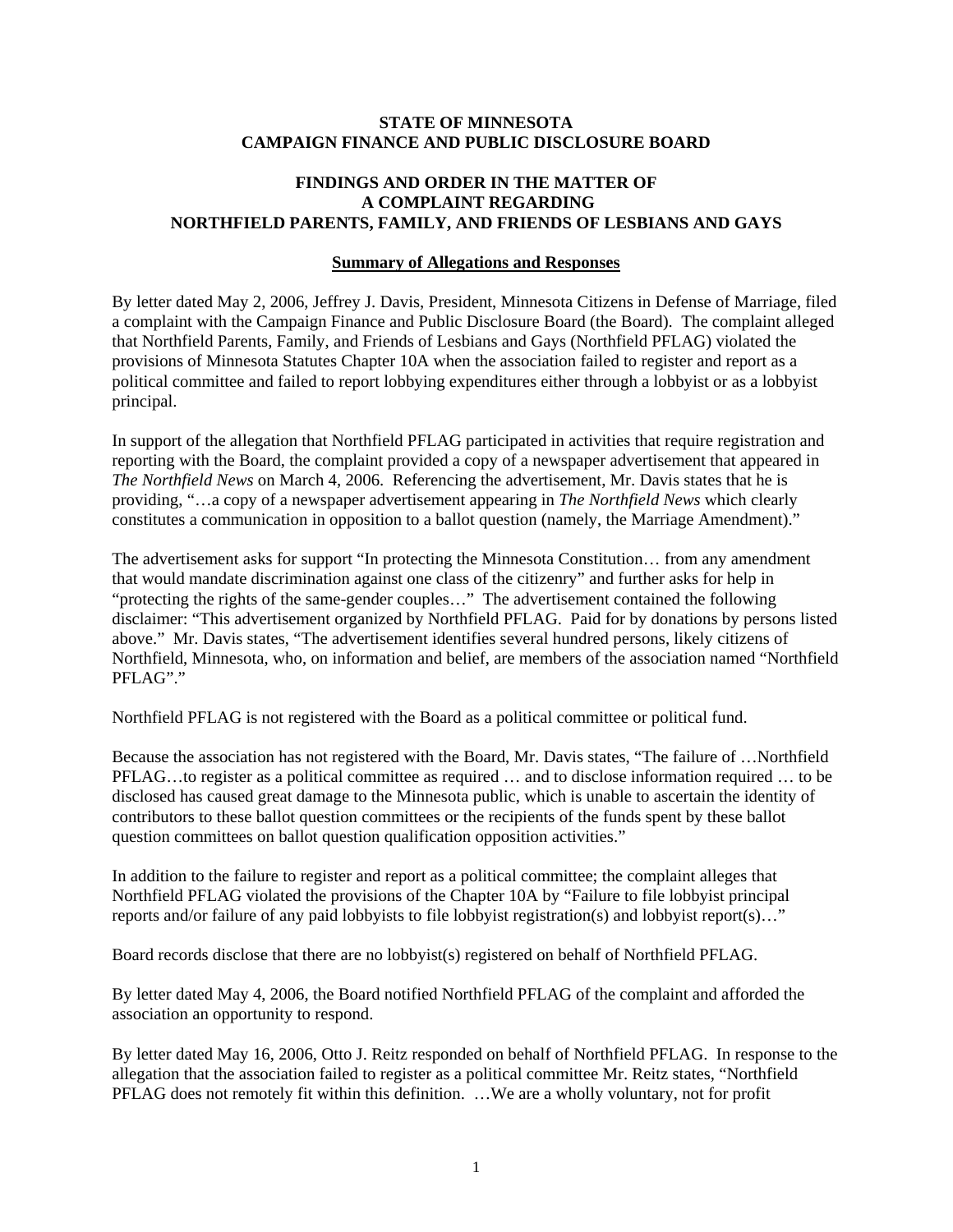organization that meets monthly primarily to provide support and education for parents and families of individuals who come out as gay, lesbian, bisexual, or transgender." Mr. Reitz further states, "Conspicuously absent from…allegations against Northfield PFLAG is any suggestion whatsoever that the "major purpose" of Northfield PFLAG is to promote or defeat this or any other ballot question. …neither the placement of advertisements nor working to promote or defeat ballot questions remotely constitutes a "major purpose" of Northfield PFLAG.

By letter dated May 17, 2006, the Board asked Mr. Reitz for information on the cost of placing the March 4, 2006, newspaper advertisement in the *Northfield News*, and if any other advertisements were placed with any media outlet in reference to a constitutional amendment.

By letter dated May 27, 2006, Mr. Reitz provided that the advertisement referenced in the complaint appeared in the *Northfield News* on March 1 and March 4, 2006, at a combined cost of \$1,702. In explaining the advertisement Mr. Reitz stated, "Earlier this year, some members of Northfield PFLAG expressed an interest in going beyond the scope of the group's usual activities by communicating their opposition to the proposed constitutional amendment to others in the Northfield community through ads in the local newspaper. They began an effort to solicit contributions toward that end, reaching well beyond Northfield PFLAG's membership. In fact, of the roughly 670 people identified in the ads, only about 15 are actual members of Northfield PFLAG. Contributors made checks out to individual members, to Northfield PFLAG, or to the *Northfield News* itself. While Northfield PFLAG contributed none of its own funds to the cost of the ads, the group did write the final check to the newspaper…"

In response to the complaints allegation that Northfield PFLAG failed to disclose lobbying disbursements Mr. Reitz states, "It goes without saying that we do not have any lobbyists."

The Board in executive sessions considered the matter on June 7, and August 15, 2006. The Board's decision is based upon the complaint, Mr. Reitz's responses on behalf of Northfield PFLAG, and Board records.

## **Board Analysis**

Chapter 10A applies to a "ballot question" if the issue is to be placed on the ballot statewide. (Minnesota Statutes, section 10A.01, subdivision 7). This statute also provides that the phrase "promoting or defeating a ballot question" includes activities related to qualifying the question for placement on the ballot. Therefore, a ballot question exists when the legislature considers placing an issue before the voters statewide in the form of a constitutional amendment.

Chapter 10A defines a group of two or more persons acting in concert (who are not all family members) as an "association" (Minnesota Statutes, section 10A.01, subdivision 6). Minnesota Statutes section 10A.14, subdivision 1, provides in part that an association must register with the Board no later than 14 days after the association has made a contribution, received contributions, or made expenditures in excess of \$100 for the purpose of promoting or defeating a ballot question. An "expenditure" is a purchase or payment of money made or incurred for the purpose of promoting or defeating a ballot question. (Minnesota Statutes, section 10A.01, subdivision 9)

Associations register with the Board as a "political committee" if the major purpose of the association is to promote or defeat a ballot question. Alternatively, associations register as a "political fund" if the association uses accumulated dues or voluntary contributions to promote or defeat a ballot question. (Minnesota Statutes section 10A.01, subdivisions 27 and 28.) An association that does not meet the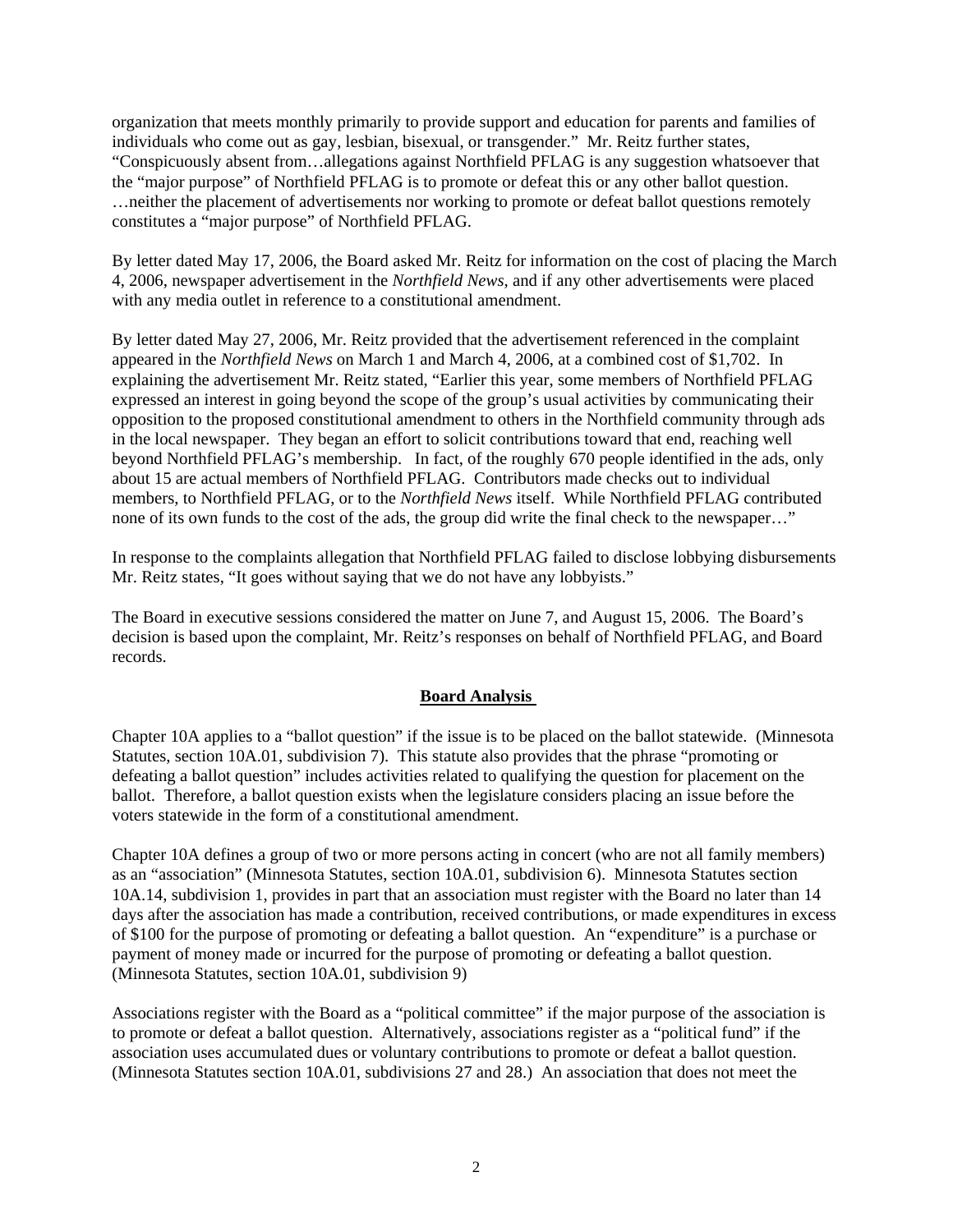definition of political committee and makes expenditures of over \$100 to promote or defeat a ballot question must make the expenditure from a political fund. (Minnesota Statutes section 10A.12)

Failure to register as a political committee or fund after receiving notification from the Board of the need to register is subject to a late filing fee of up to \$100, and a civil penalty of up to \$1,000. Registering with the Board as a political committee or fund obligates the committee or fund to file periodic reports of Receipts and Expenditures that provide the disclosure required in Minnesota Statutes section 10A.20.

Lobbying is defined in Minnesota Rules, 4511.0100, Subpart 3, as attempting to influence legislative action or administrative action by communicating with or urging others to communicate with public officials. Any activity that directly supports this communication is considered a part of lobbying.

Efforts to support or oppose the placement of a constitutional amendment on the ballot by the legislature, either through direct communication with legislators or by urging the public to contact their legislator, is a lobbying activity.

An association becomes a lobbyist "principal" if it spends more than \$500 to employ a lobbyist during a calendar year or spends at least \$50,000 on efforts to influence legislative action, administrative action, or the action of metropolitan governmental units (Minnesota Statutes, section 10A.01, subdivision 33). An association that is a lobbyist principal is required to file an annual report of its lobbying disbursements with the Board.

Additionally, an individual must register as a lobbyist with the Board on behalf of an association if the individual is compensated over \$3,000 a year for attempting to influence legislative or administrative action, or the official action of a metropolitan governmental unit by communicating with, or urging others to communicate with public or local officials. An individual who fails to register as a lobbyist after receiving notification from the Board of the need to register is subject to a late filing fee of up to \$100, and a civil penalty of up to \$1,000.

## **Relevant Statutes and Administrative Rules**

**Minnesota Statutes, section 10A.01, subdivision 6. Association**. "Association" means a group of two or more persons, who are not all members of an immediate family, acting in concert.

**Minnesota Statutes, section 10A.01, subdivision 7. Ballot question**. "Ballot question" means a question or proposition that is placed on the ballot and that may be voted on by all voters of the state. "Promoting or defeating a ballot question" includes activities related to qualifying the question for placement on the ballot.

**Minnesota Statutes, section 10A.01, subdivision 9. Campaign expenditure**. "Campaign expenditure" or "expenditure" means a purchase or payment of money or anything of value, or an advance of credit, made or incurred for the purpose of influencing the nomination or election of a candidate or for the purpose of promoting or defeating a ballot question.

## **Minnesota Statutes, section 10A.01, subdivision 21. Lobbyist.** (a) "Lobbyist" means an individual:

(1) engaged for pay or other consideration of more than \$3,000 from all sources in any year for the purpose of attempting to influence legislative or administrative action, or the official action of a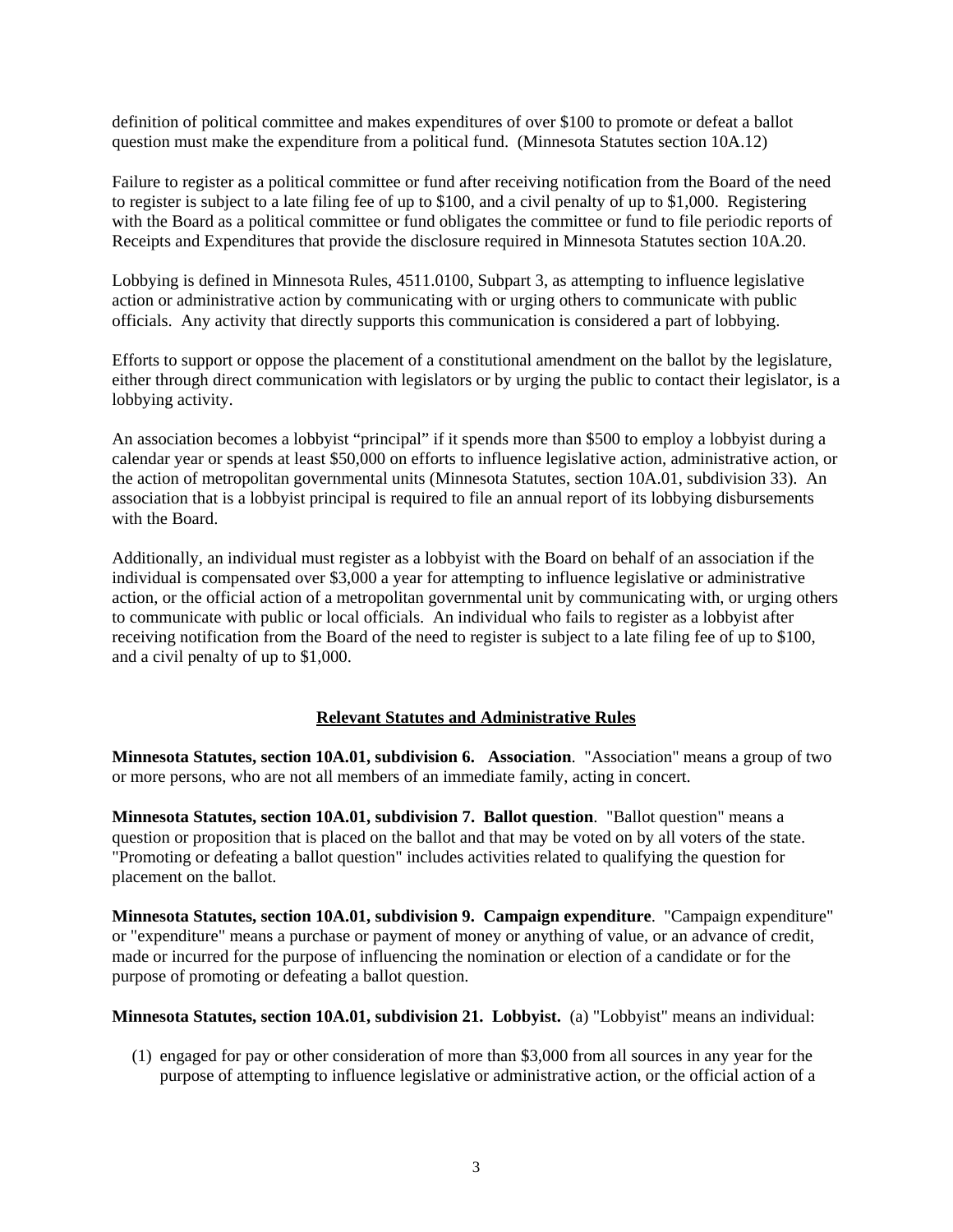metropolitan governmental unit, by communicating or urging others to communicate with public or local officials; or

(2) who spends more than \$250, not including the individual's own traveling expenses and membership dues, in any year for the purpose of attempting to influence legislative or administrative action, or the official action of a metropolitan governmental unit, by communicating or urging others to communicate with public or local officials.

**Minnesota Statutes, section 10A.01, subdivision 27. Political committee**. "Political committee" means an association whose major purpose is to influence the nomination or election of a candidate or to promote or defeat a ballot question, other than a principal campaign committee or a political party unit.

**Minnesota Statutes, section 10A.01, subdivision 28. Political fund**. "Political fund" means an accumulation of dues or voluntary contributions by an association other than a political committee, principal campaign committee, or party unit, if the accumulation is collected or expended to influence the nomination or election of a candidate or to promote or defeat a ballot question.

**Minnesota Statutes, section 10A.01, subdivision 33.Principal**. "Principal" means an individual or association that:

- (1) spends more than \$500 in the aggregate in any calendar year to engage a lobbyist, compensate a lobbyist, or authorize the expenditure of money by a lobbyist; or
- (2) is not included in clause (1) and spends a total of at least \$50,000 in any calendar year on efforts to influence legislative action, administrative action, or the official action of metropolitan governmental units, as described in section 10A.04, subdivision 6.

### **Minnesota Statutes 10A.03 Lobbyist registration**.

 Subdivision 1. **First registration.** A lobbyist must file a registration form with the board within five days after becoming a lobbyist or being engaged by a new individual, association, political subdivision, or public higher education system.

 Subd. 3. **Failure to file**. The board must send a notice by certified mail to any lobbyist who fails to file a registration form within five days after becoming a lobbyist. If a lobbyist fails to file a form within ten business days after the notice was sent, the board may impose a late filing fee of \$5 per day, not to exceed \$100, starting on the 11th day after the notice was sent. The board must send an additional notice by certified mail to a lobbyist who fails to file a form within 14 days after the first notice was sent by the board that the lobbyist may be subject to a civil penalty for failure to file the form. A lobbyist who fails to file a form within seven days after the second notice was sent by the board is subject to a civil penalty imposed by the board of up to \$1,000.

### **Minnesota Statutes, section 10A.12. Political funds**.

 Subdivision 1. **When required**. An association other than a political committee or party unit may not contribute more than \$100 in aggregate in any one year to candidates, political committees, or party units or make any approved or independent expenditure or expenditure to promote or defeat a ballot question unless the contribution or expenditure is made from a political fund.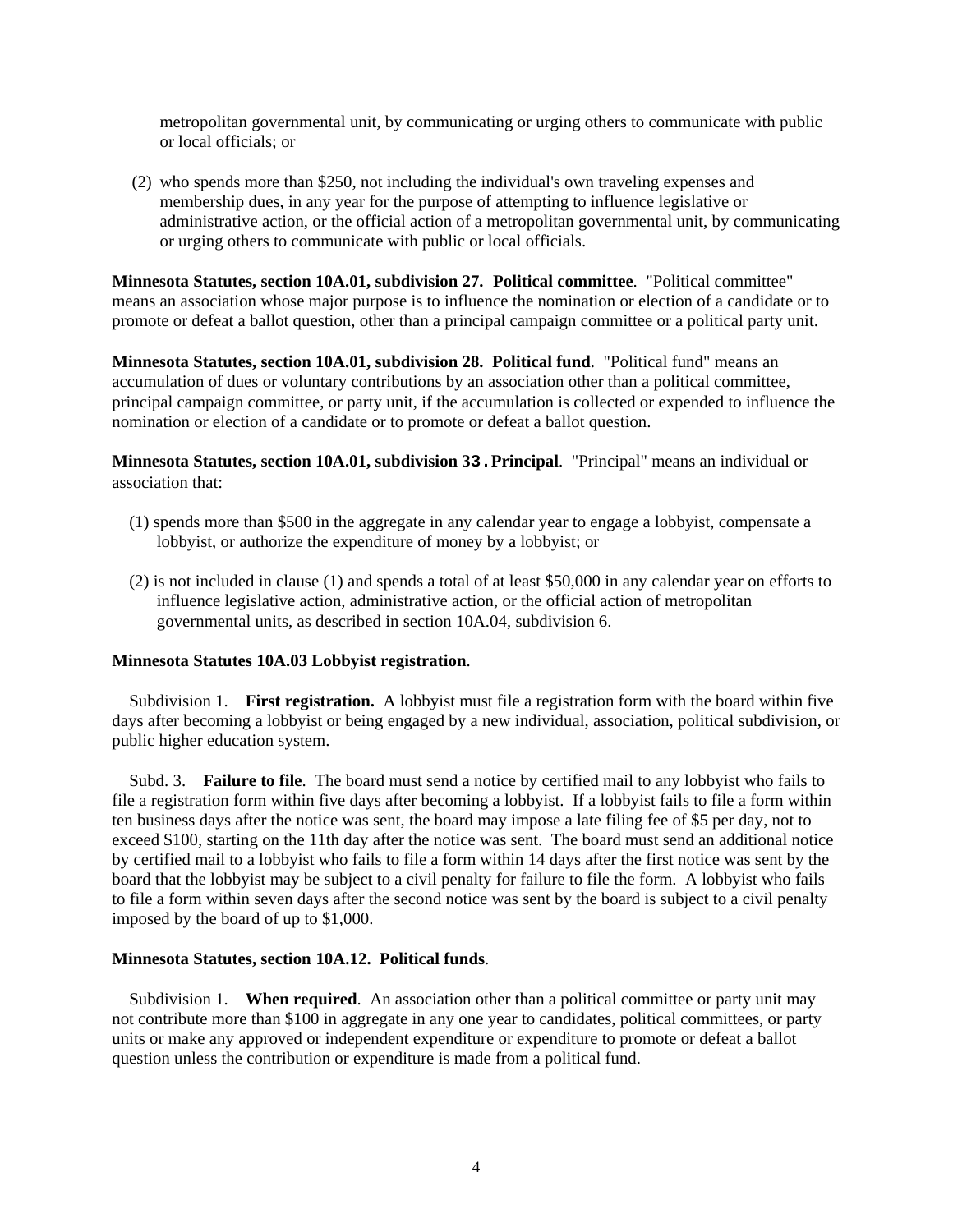Subdivision 6**. Penalty**. A person who knowingly violates this section is subject to a civil penalty imposed by the board of up to \$1,000.

#### **Minnesota Statutes, section 10A.14. Registration**.

 Subdivision 1. **First registration**. The treasurer of a political committee, political fund, principal campaign committee, or party unit must register with the board by filing a statement of organization no later than 14 days after the committee, fund, or party unit has made a contribution, received contributions, or made expenditures in excess of \$100.

Subd. 2. Form. The statement of organization must include:

- (1) the name and address of the committee, fund, or party unit;
- (2) the name and address of the chair of a political committee, principal campaign committee, or party unit;
- (3) the name and address of any supporting association of a political fund;
- (4) the name and address of the treasurer and any deputy treasurers;
- (5) a listing of all depositories or safety deposit boxes used; and
- (6) for the state committee of a political party only, a list of its party units.

 Subd. 4. **Failure to file; penalty**. The board must send a notice by certified mail to any individual who fails to file a statement required by this section. If the individual fails to file a statement within ten business days after the notice was sent, the board may impose a late filing fee of \$5 per day, not to exceed \$100, commencing with the 11th day after the notice was sent.

**Minnesota Rules, 4511.0100 Definitions,** Subpart 3. **Lobbying**. "Lobbying" means attempting to influence legislative action, administrative action, or the official action of a metropolitan governmental unit by communicating with or urging others to communicate with public officials or local officials in metropolitan governmental units. Any activity that directly supports this communication is considered a part of lobbying.

**Based on the above Summary of Allegations and Responses, Board Analysis, and Relevant Statutes, the Board makes the following:** 

### **Findings Of Probable Cause**

- 1. There is evidence that members of Northfield PFLAG organized and acted in concert to collect contributions and place newspaper advertisements concerning a potential amendment to the Minnesota Constitution. The Board finds that this activity qualifies Northfield PFLAG as an association for the purposes of Chapter 10A.
- 2. There is evidence that Northfield PFLAG placed advertisements in the *Northfield News* on March 1 and 4, 2006, in opposition to a possible amendment to the Minnesota Constitution on the definition of marriage. The Board finds that the content of the advertisements were attempts